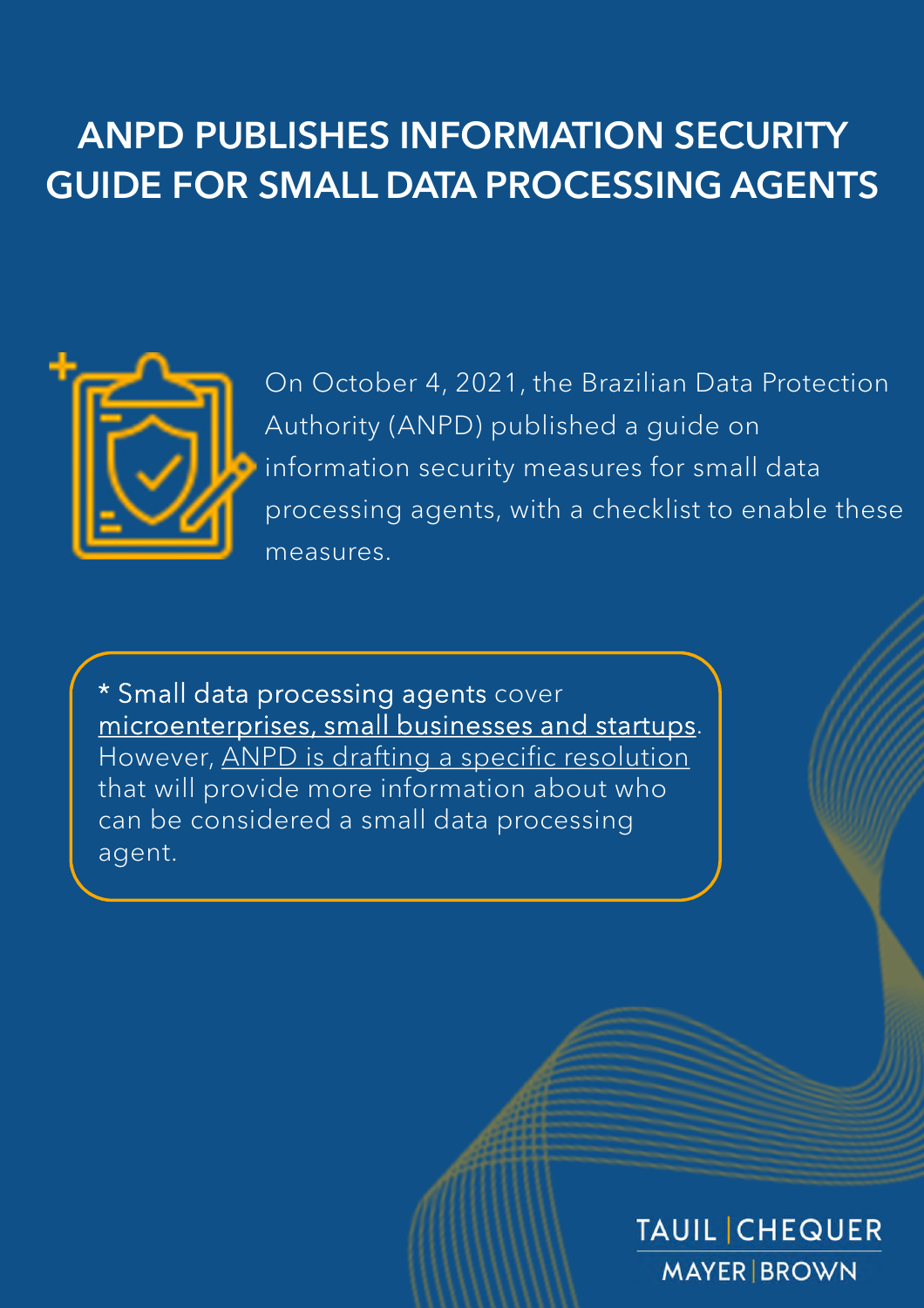## Administrative measures



### Information Security Policy

Set of rules that enable the planning, implementation and control of actions related to information security in an organization, such as use of passwords, data sharing, software updates, use of antivirus, etc. Although it is not mandatory, it is a good practice recommended by ANPD.



#### Awareness and Training

It is recommended that employees be made aware of their obligations and responsibilities related to the processing of personal data and the legal obligations existing in the Brazilian General Law for the Protection of Personal Data (LGPD) and in rules and guidelines issued by ANPD.



### Contract management

It is recommended to use nondisclosure agreements (NDA) with employees, as well as an information security clause in contracts with third parties to ensure adequate personal data protection

> **TAUIL CHEQUER MAYER BROWN**